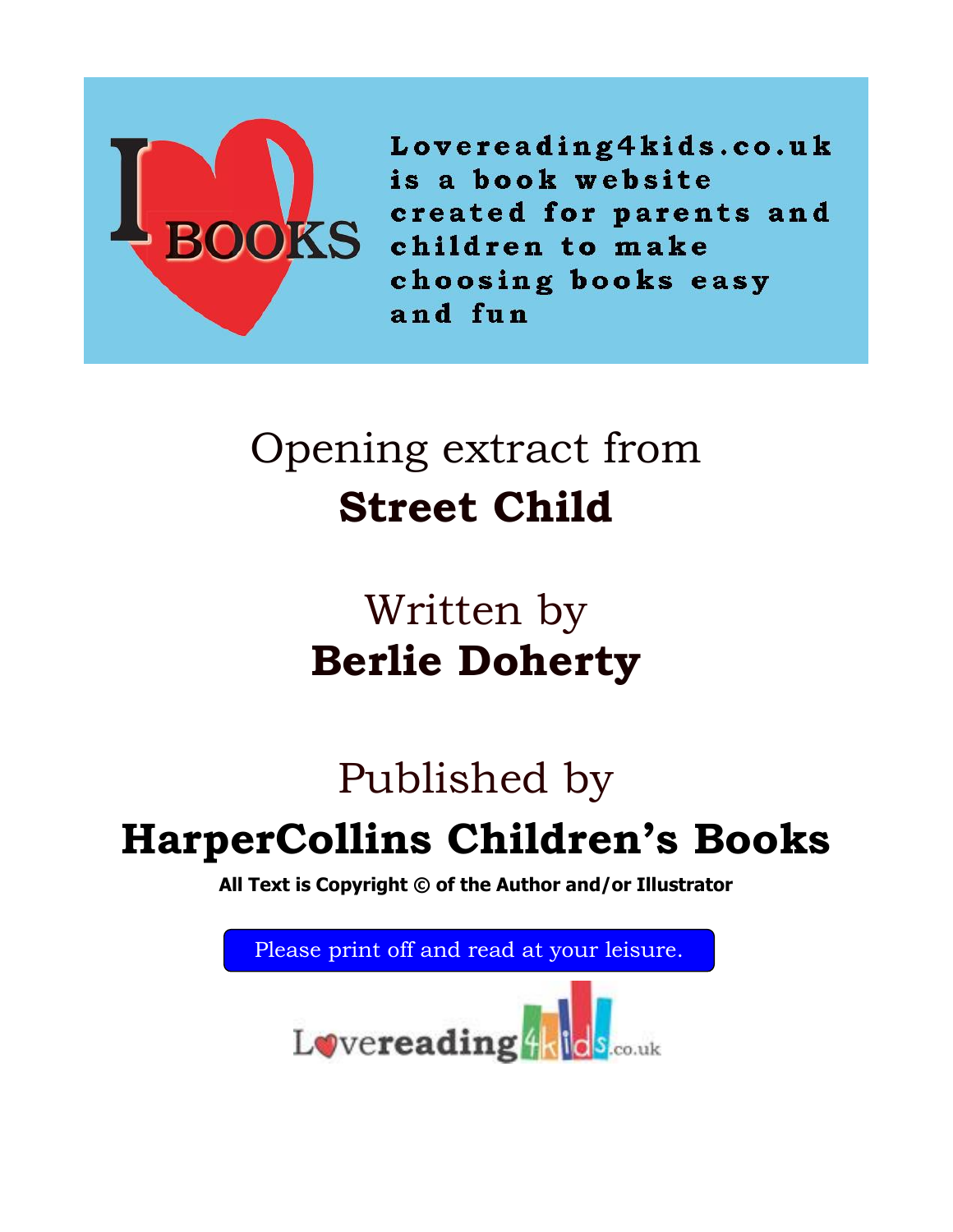#### First published in Great Britain by Hamish Hamilton First published by HarperCollins *Children's Books* 1995 This edition published by HarperCollins *Children's Books* 2016 HarperCollins Children's Books is a division of HarperCollins*Publishers* Ltd, HarperCollins Publishers 1 London Bridge Street London SE1 9GF

The HarperCollins *Children's Books* website address is www.harpercollins.co.uk

> Berlie Doherty's website address is www.berliedoherty.com

> > 1

Text copyright © Berlie Doherty 1993 Why You'll Love This Book copyright © Julia Golding 2009

Berlie Doherty asserts the moral right to be identified as the author of this work

ISBN 978-0-00-731125-5

Printed and bound in England by Clays Ltd, St Ives plc

#### Conditions of Sale

This book is sold subject to the condition that it shall not, by way of trade or otherwise, be lent, re-sold, hired out or otherwise circulated without the publisher's prior written consent in any form of binding or cover other than that in which it is published and without a similar condition including this condition being imposed on the subsequent purchaser.



FSC<sup>™</sup> is a non-profit international organisation established to promote the responsible management of the world's forests. Products carrying the FSC label are independently certified to assure consumers that they come from forests that are managed to meet the social, economic and ecological needs of present and future generations, and other controlled sources.

Find out more about HarperCollins and the environment at www.harpercollins.co.uk/green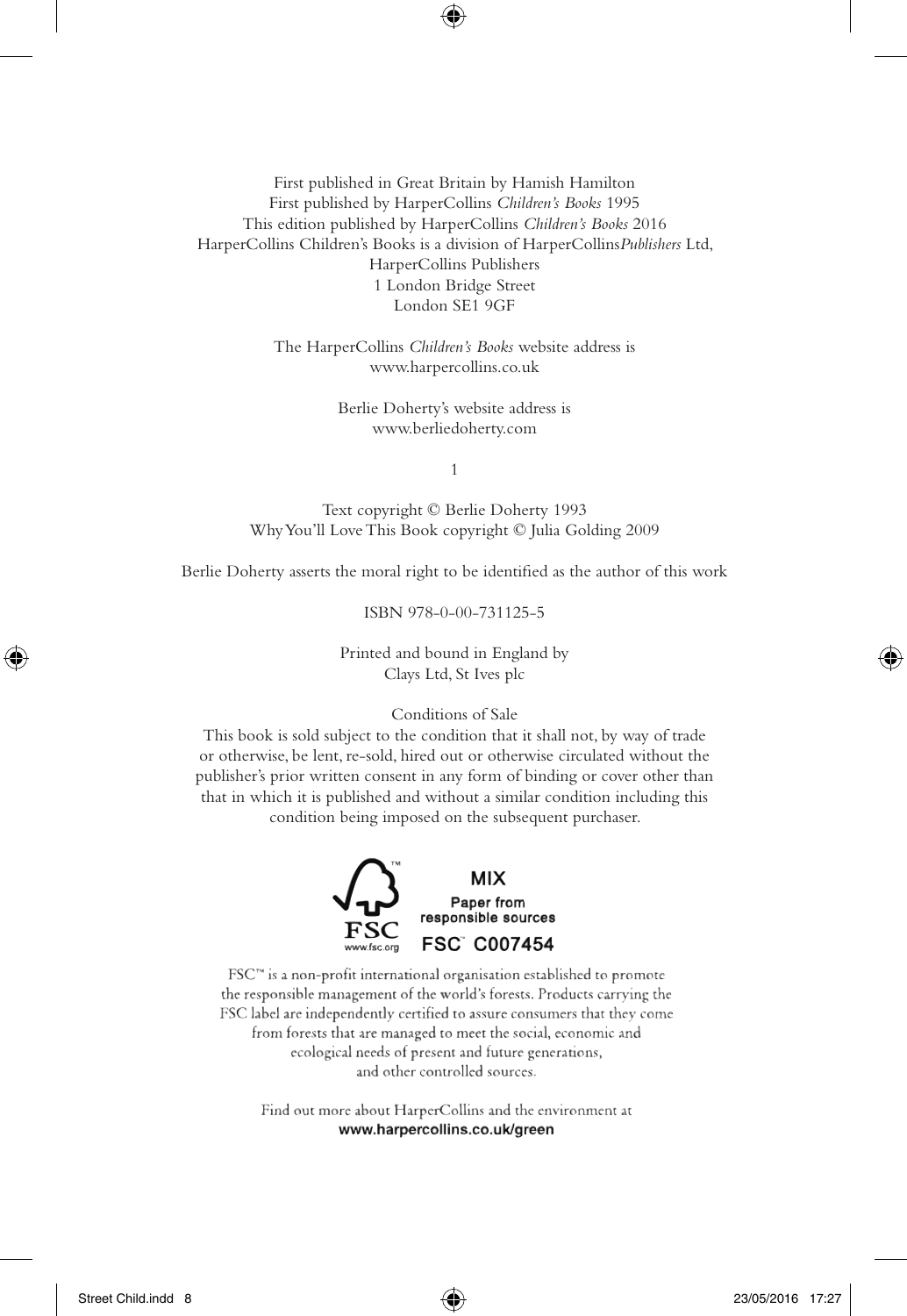#### **CONTENTS**

| Tell me Your Story, Jim                   | 13  |
|-------------------------------------------|-----|
| Chapter One – The Shilling Pie            | 15  |
| Chapter Two – The Stick Man               | 20  |
| Chapter Three – Rosie and Judd            | 27  |
| Chapter Four – The Workhouse              | 37  |
| Chapter Five – Behind Bars                | 45  |
| Chapter $Six - Tip$                       | 51  |
| Chapter Seven – The Wild Thing            | 59  |
| Chapter Eight - The Carpet-Beaters        | 64  |
| Chapter Nine $-$ The Jaw of the Iron Dog  | 71  |
| Chapter Ten – Lame Betsy                  | 77  |
| Chapter Eleven – The Spitting Crow        | 88  |
| Chapter Twelve – Shrimps                  | 95  |
| Chapter Thirteen – The Lily               | 110 |
| Chapter Fourteen – The Waterman's Arms    | 119 |
| Chapter Fifteen – Josh                    | 125 |
| Chapter Sixteen – Boy in Pain             | 133 |
| Chapter Seventeen – The Monster Weeps     | 141 |
| Chapter Eighteen - You Can Do It, Bruvver | 146 |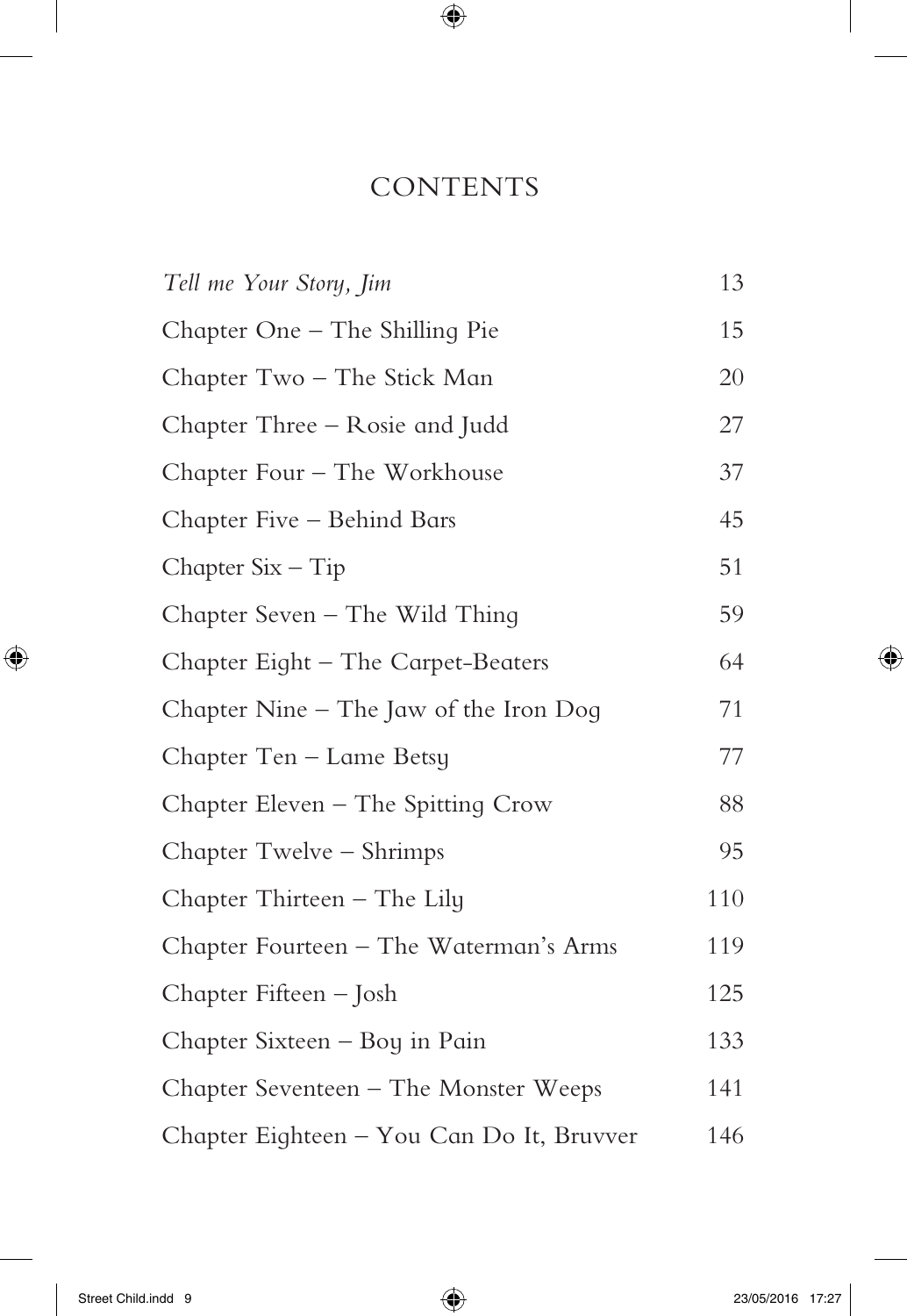| Chapter Nineteen – Away                    | 152 |
|--------------------------------------------|-----|
| Chapter Twenty - The Green Caravan         | 155 |
| Chapter Twenty-One – Circus Boy            | 160 |
| Chapter Twenty-Two – On the Run Again      | 163 |
| Chapter Twenty-Three-Shrimps Again         | 167 |
| Chapter Twenty-Four – Looking for a Doctor | 173 |
| Chapter Twenty-Five – The Ragged School    | 180 |
| Chapter Twenty-Six – Goodbye, Bruvver      | 184 |
| Chapter Twenty-Seven - Barnie              | 187 |

*More Than a Story* 197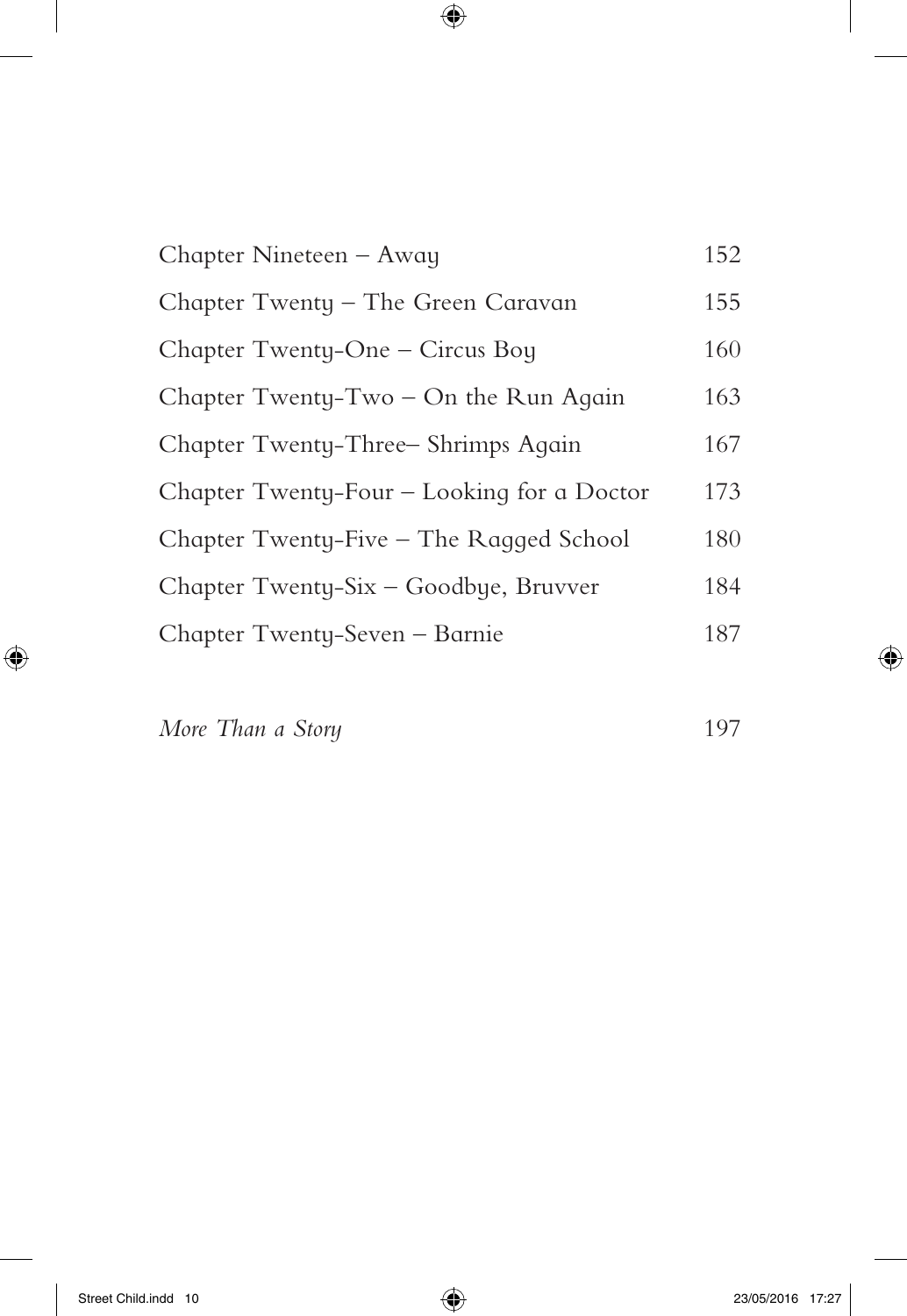#### *For Hilda Cotterill*

With thanks to the children of Lynne Healy's class at Dobcroft Junior School in Sheffield, who helped me with their advice and enthusiasm, and to Priscilla Hodgson, Deborah Walters, Mike Higginbottom, the Barnardo Library, Dickens House, The Ellesmere Port Boat Museum and Sheffield Libraries, who all helped me with their knowledge.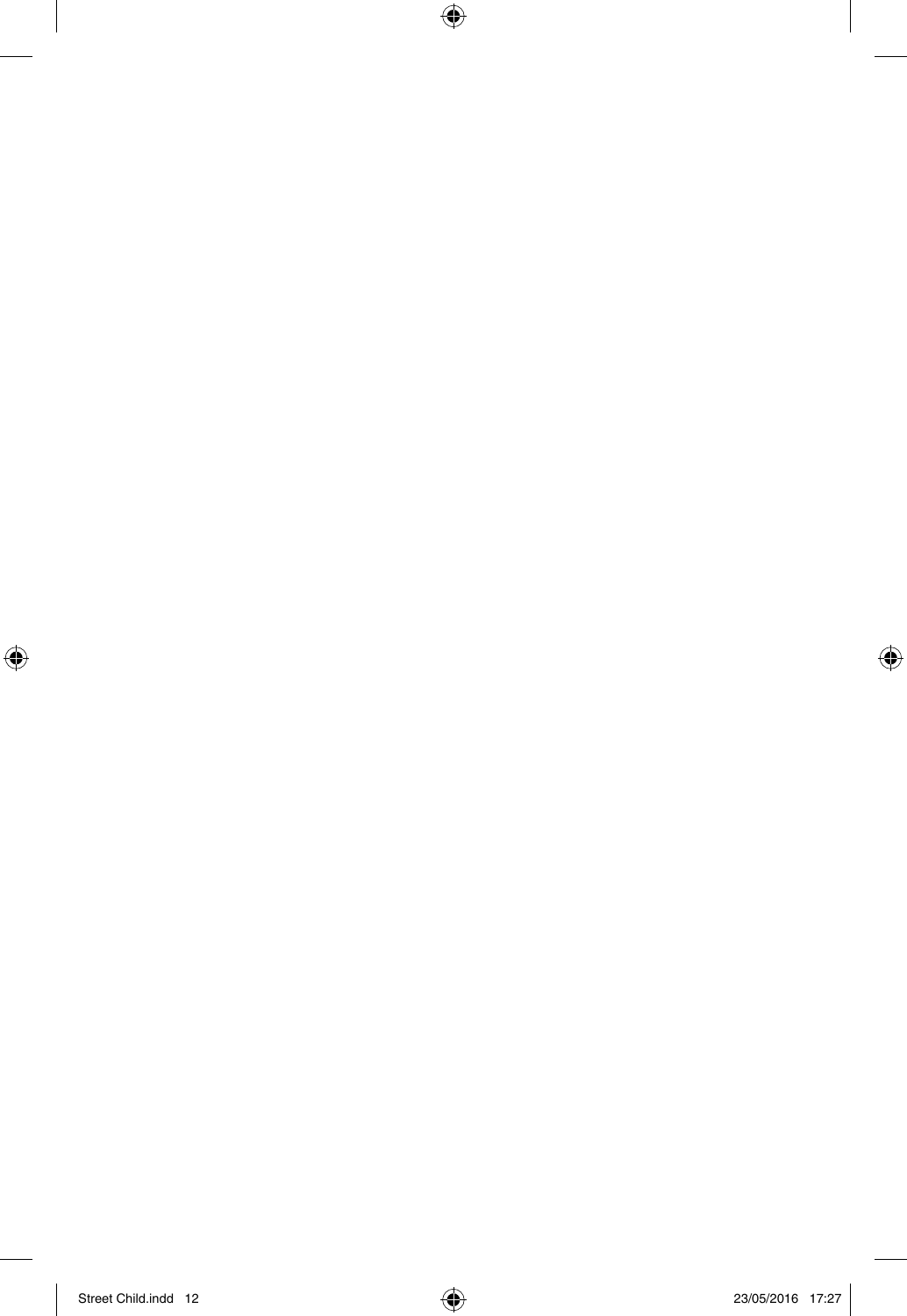## Tell Me Your Story, Jim

Jim jarvis. want to know who that is? It's me! That's my name. Only thing I've got, is my name. And I've give it away to this man. Barnie, his name is, or something like that. He told me once, only I forgot it, see, and I don't like to ask him again. "Mister", I call him, to his face, that is. But there's a little space in my head where his name is Barnie.

He keeps asking me things. He wants to know my story, that's what he tells me. My story, mister? What d'you want to know that for? Ain't much of a story, mine ain't. And he looks at me, all quiet.

"It is, Jim," he says. "It's a very special story. It changed my life, child, meeting you."

Funny that, ain't it? Because he changed my life, Barnie did.

I can't believe my luck, and that's a fact. Here I am with food in my belly, and good hot food at that, and plenty more where that came from, he says. I'm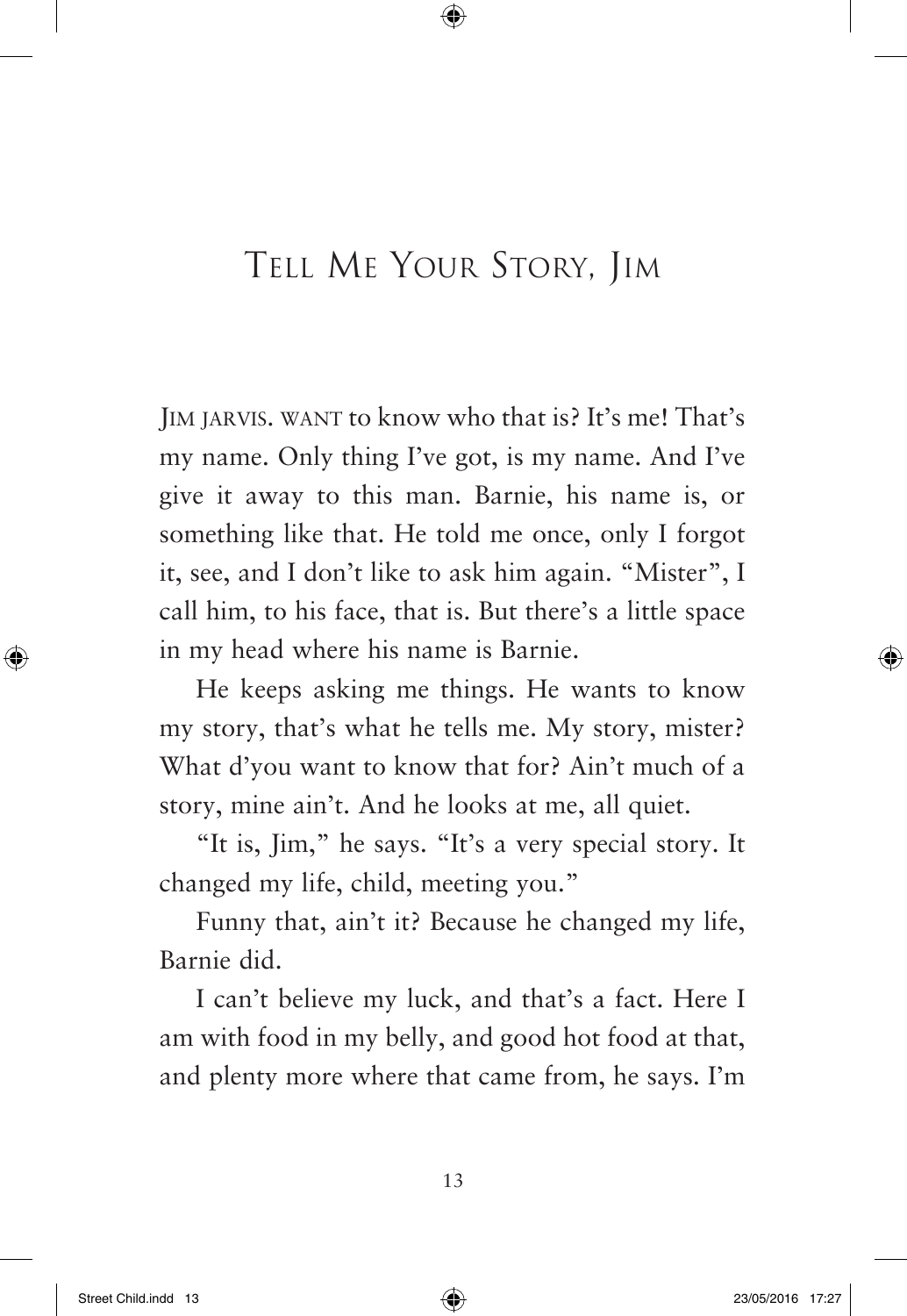wearing clothes that smell nice and that don't have no holes in, neither. And I'm in this room where there's a great big fire burning, and plenty more logs to put on it so it won't just die off. There's just me and him. The other boys are upstairs in their hammocks, all cosy in the big room we sleep in. And downstairs there's just me and him, special.

I want to laugh. I'm so full of something that I want to laugh out loud, and I stuff my fist in my mouth to stop myself.

Barnie gives me that look, all quiet. "Just tell me your story."

My story! Well. I creep back to the fire for this. I hug my knees. I close my eyes, to shut out the way the flames dance about and the way his shadow and mine climb up and down the walls. I shut out the sound of the fire sniffing like a dog at a rat-hole. And I think I can hear someone talking, very softly. It's a woman's voice, talking to a child. I think she's talking to me.

"Mister," I says, just whispering so's I don't chase the voice away. "Can I tell you about my ma?"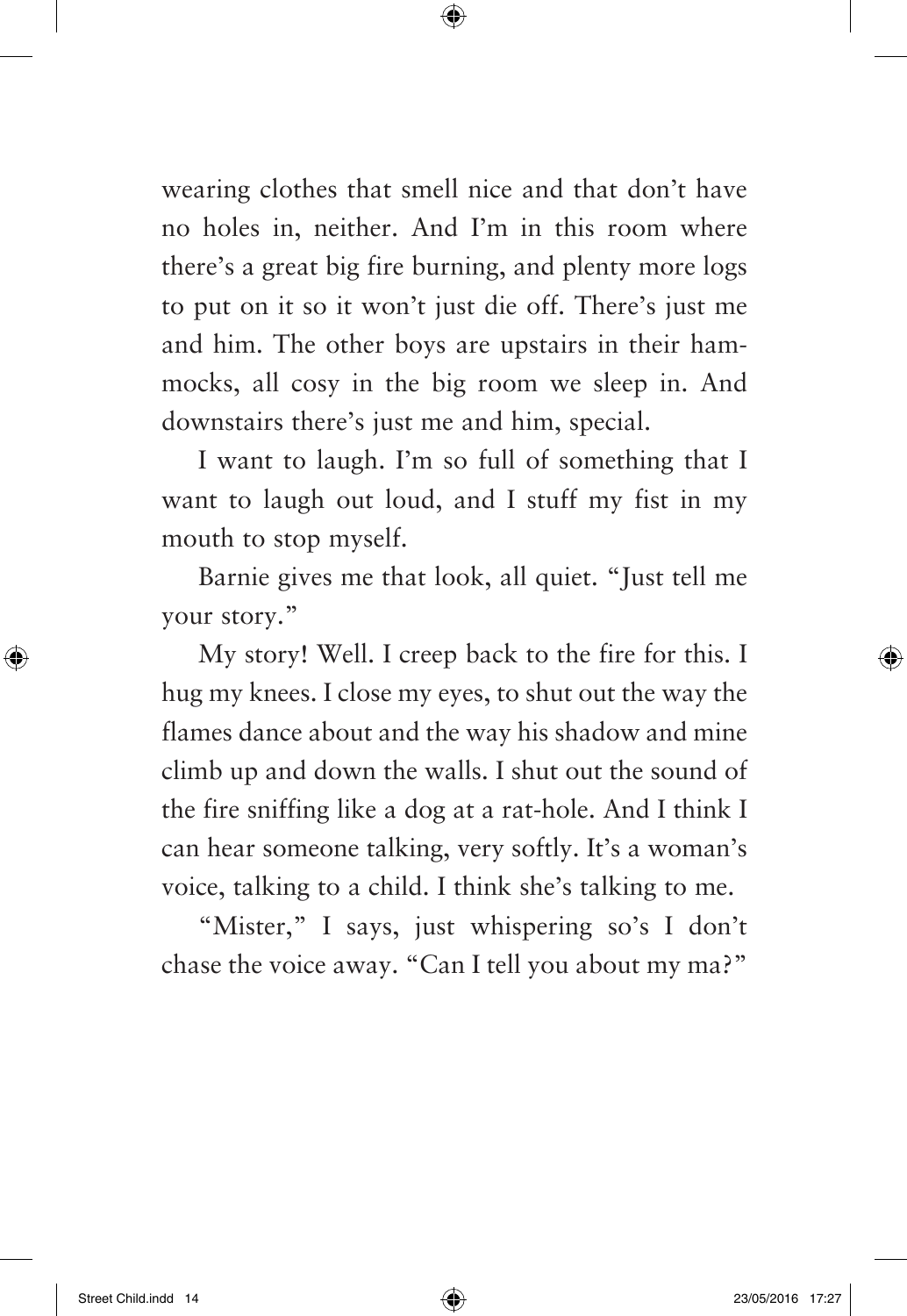#### *Chapter One*

#### The Shilling Pie

IM JARVIS HOPPED about on the edge of the road, his feet blue with cold. Passing carriages flung muddy snow up into his face and his eyes, and the swaying horses slithered and skidded as they were whipped on by their drivers. At last Jim saw his chance and made a dash for it through the traffic. The little shops in the dark street all glowed yellow with their hanging lamps, and Jim dodged from one light to the next until he came to the shop he was looking for. It was the meat pudding shop. Hungry boys and skinny dogs hovered round the doorway, watching for scraps. Jim pushed past them, his coin as hot as a piece of coal in his fist. He could hear his stomach gurgling as the rich smell of hot gravy met him.

Mrs Hodder was trying to sweep the soggy floor and sprinkle new straw down when Jim ran in.

"You can run right out again," she shouted to him. "If I'm not sick of little boys today!"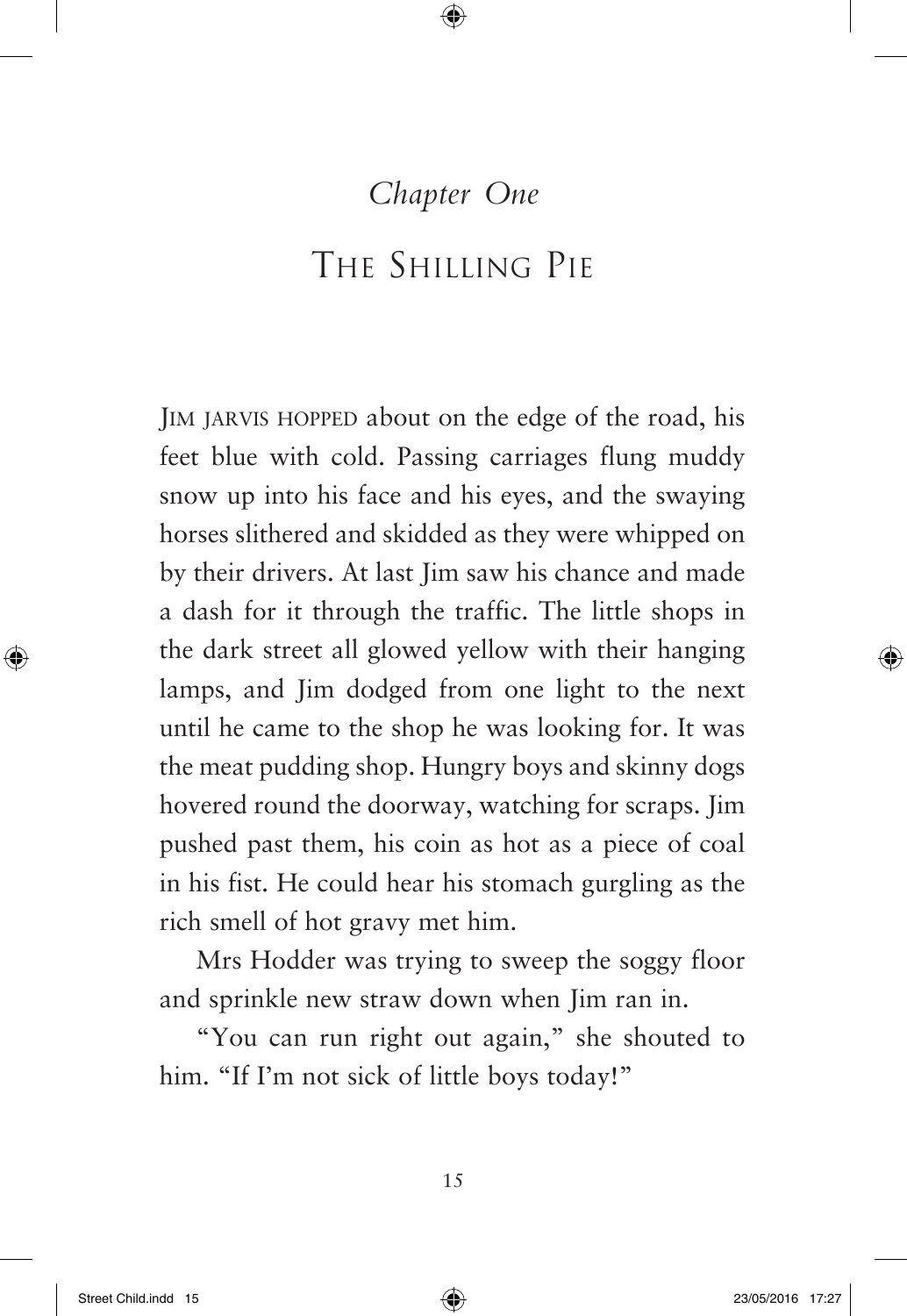"But I've come to buy a pudding!" Jim told her. He danced up and down, opening and closing his fist so his coin winked at her like an eye.

She prised it out of his hand and bit it. "Where did you find this, little shrimp?" she asked him. "And stop your dancing! You're making me rock like a ship at sea!"

Jim hopped on to a dry patch of straw. "Ma's purse. And she said there won't be no more, because that's the last shilling we got, and I know that's true because I emptied it for her. So make it a good one, Mrs Hodder. Make it big, and lots of gravy!"

He ran home with the pie clutched to his chest, warming him through its cloth wrapping. Some of the boys outside the shop tried to chase him, but he soon lost them in the dark alleys, his heart thudding in case they caught him and stole the pie.

At last he came to his home, in a house so full of families that he sometimes wondered how the floors and walls didn't come tumbling down with the weight and the noise of them all. He ran up the stairs and burst into the room his own family lived in. He was panting with triumph and excitement.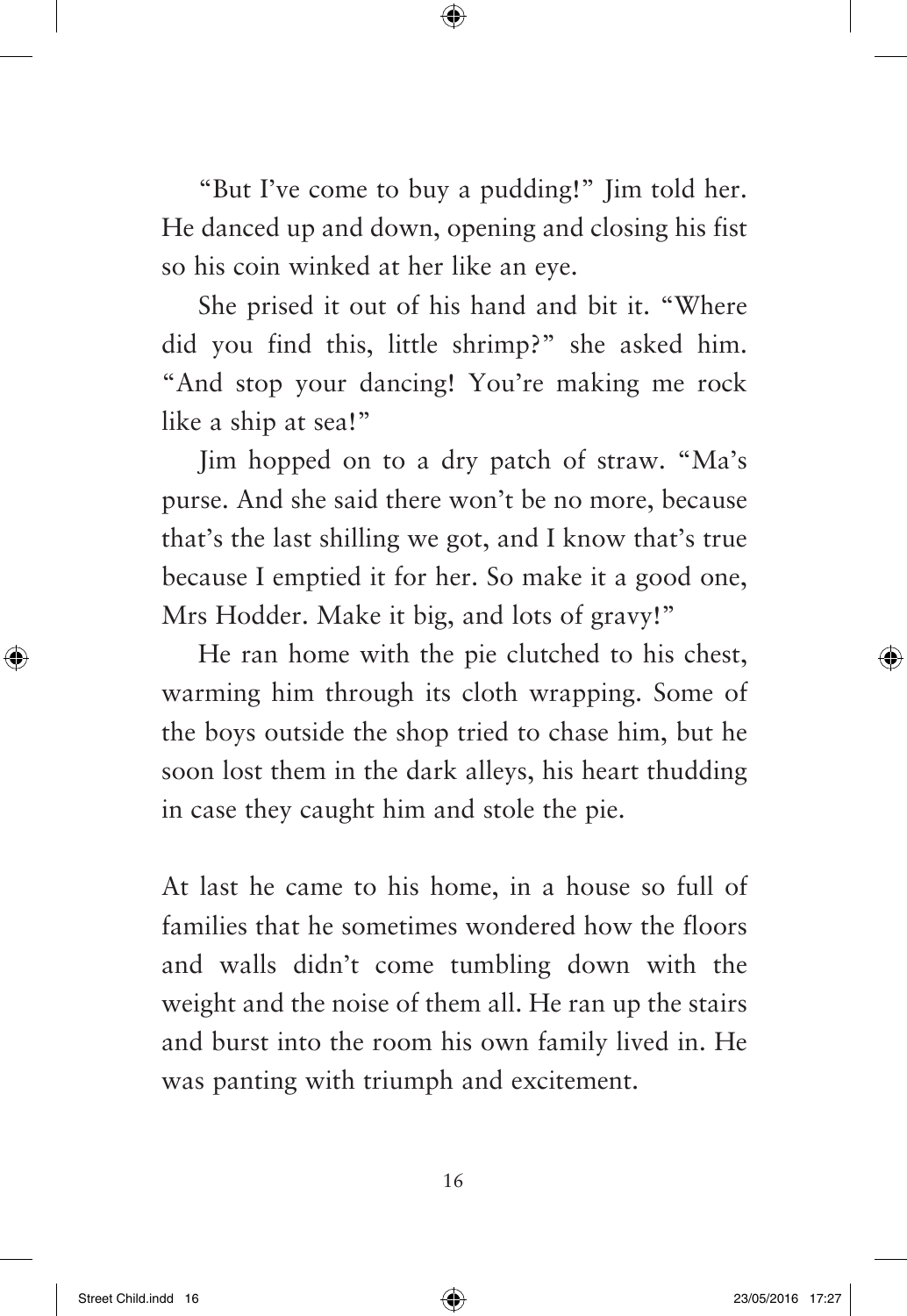"I've got the pie! I've got the pie!" he sang out.

"Ssssh!" His sister Emily was kneeling on the floor, and she turned round to him sharply. "Ma's asleep, Jim."

Lizzie jumped up and ran to him, pulling him over towards the fire so they could spread out the pudding cloth on the hearth. They broke off chunks of pastry and dipped them into the brimming gravy.

"What about Ma?" asked Lizzie.

"She won't want it," Emily said. "She never eats."

Lizzie pulled Jim's hand back as he was reaching out for another chunk. "But the gravy might do her good," she suggested. "Just a little taste. Stop shovelling it down so fast, Jim. Let Ma have a bit."

She turned round to her mother's pile of bedding and pulled back the ragged cover.

"Ma," she whispered. "Try a bit. It's lovely!"

She held a piece of gravy-soaked piecrust to her lips, but her mother shook her head and turned over, huddling her rug round her.

"I'll have it!" said Jim, but Lizzie put it on the corner of her mother's bed-rags.

"She might feel like it later," she said. "The smell might tempt her."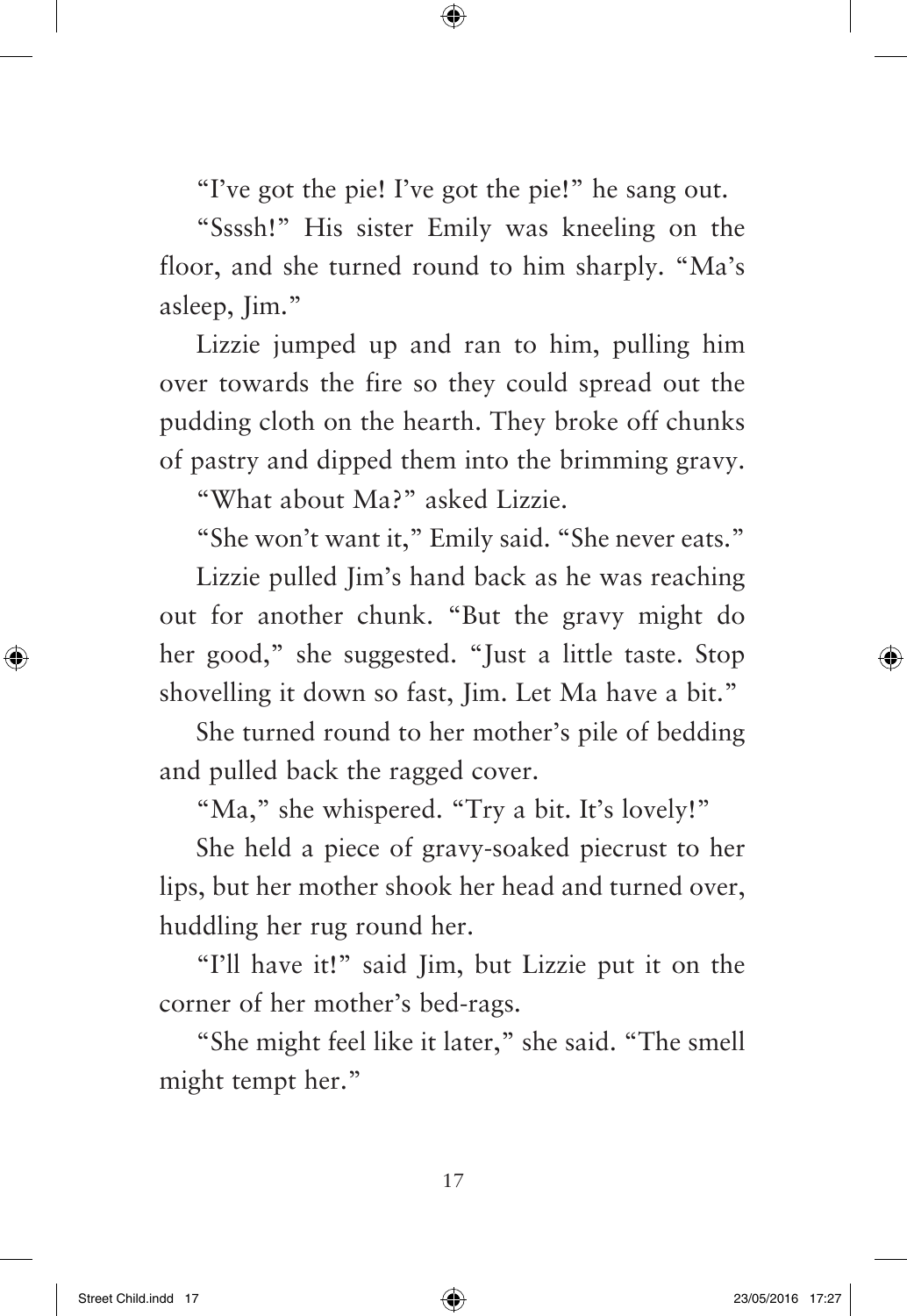"I told you," said Emily. "She don't want food no more. That's what she said."

Jim paused for a moment in his eating, his hand resting over his portion of pie in case his sisters snatched it away from him. "What's the matter with Ma?" he asked.

"Nothing's the matter," said Emily. She chucked a log on the fire, watching how the flames curled themselves round it.

"She's tired, is all," Lizzie prompted her. "She just wants to sleep, don't she?"

"But she's been asleep all day," Jim said. "And yesterday. And the day before."

"Just eat your pie," said Emily. "You heard what she said. There's no more shillings in that purse, so don't expect no more pies after this one."

"She'll get better soon," Lizzie said. "And then she'll be able to go back to work. There's lots of jobs for cooks. We'll soon be out of this place. That's what she told me, Iim."

"Will we go back to our cottage?" Jim asked.

Lizzie shook her head. "You know we can't go there, Jim. We had to move out when Father died."

"Eat your pie," said Emily. "She wants us to enjoy it."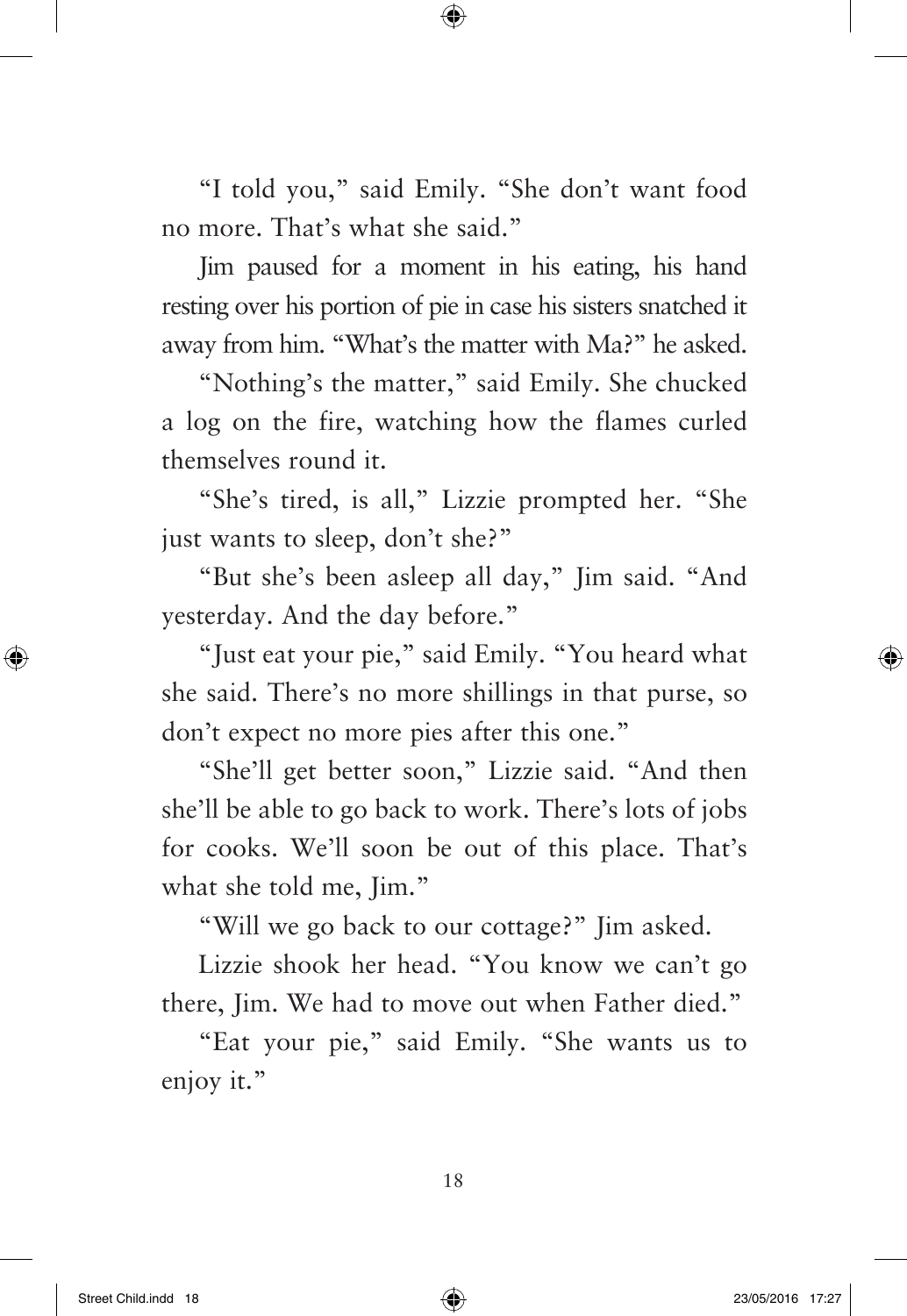But the pie had grown cold before the children finished it. They pulled their rag-pile close to the hearth and curled up together, Jim between Emily and Lizzie. In all the rooms of the house they could hear people muttering and yawning and scratching. Outside in the street dogs were howling, and carriage wheels trundled on the slushy roads.

Jim lay awake. He could hear how his mother's breath rattled in her throat, and he knew by the way she tossed and turned that she wasn't asleep. He could tell by the way his sisters lay taut and still each side of him that they were awake too, listening through the night to its noises, longing for day to come.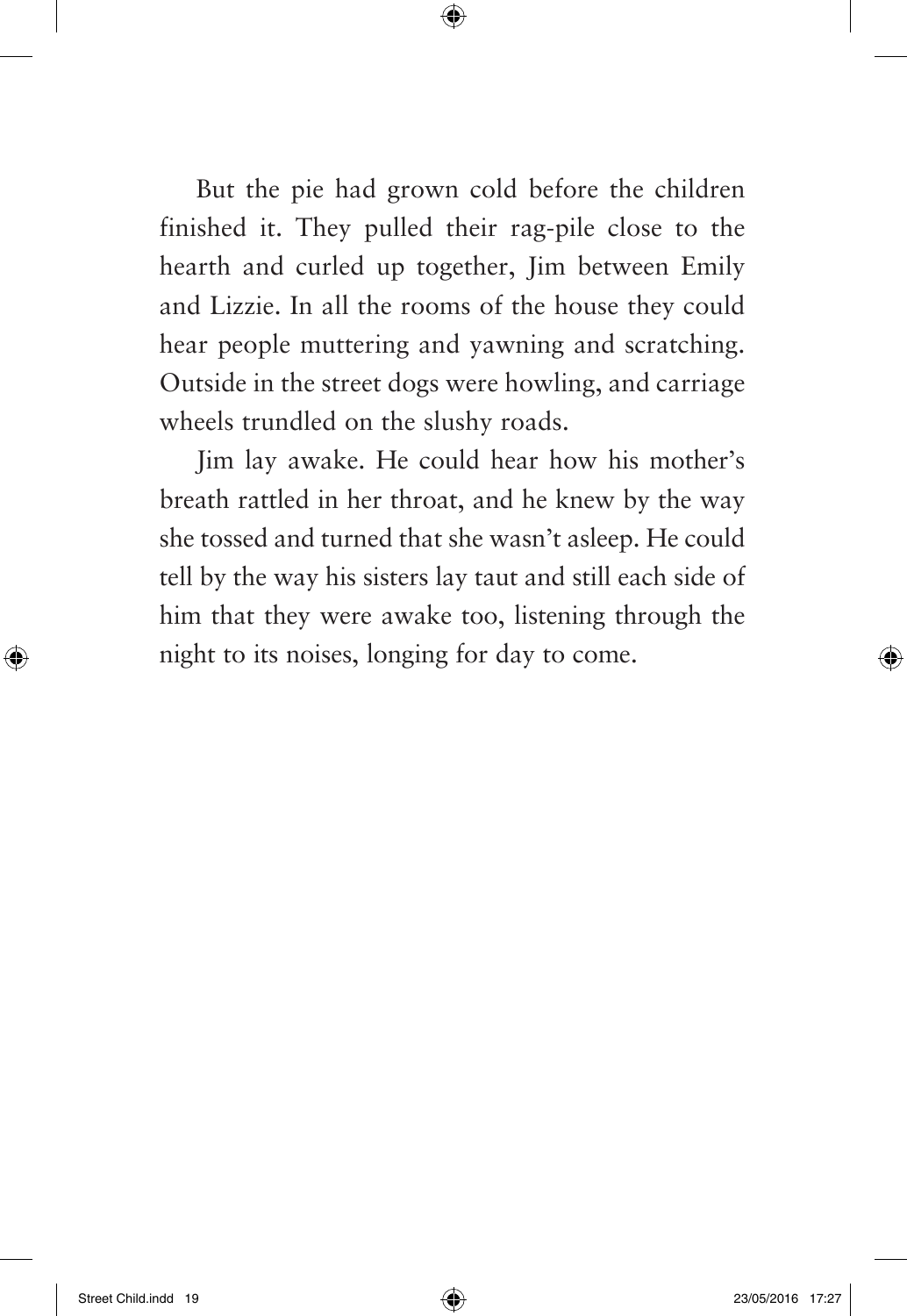#### *Chapter Two*

## The Stick Man

They must have slept in the end. The next thing Jim heard was a stamping of heavy feet on the stairs and the rapping of a cane on the floor outside their room.

"The Stick Man!" whispered Emily.

Before the children could sit up the door was flung open and in strode the owner of the house, stamping snow off his boots. He swung off his cape, scattering snowflakes round the room, and as he shook it into the hearth the white embers spat.

"I did knock," Mr Spink barked. "But when lie-abeds don't answer then lie-abeds must be got up."

Emily and Lizzie scrambled to their feet at once. Jim would have crawled under the covers, but his sisters hauled him up between them. The children stood in a limp row in front of their mother.

Mr Spink pushed the damp, yellowy strings of his hair behind his ears and peered over their heads at her. His breath came in little wheezing gasps.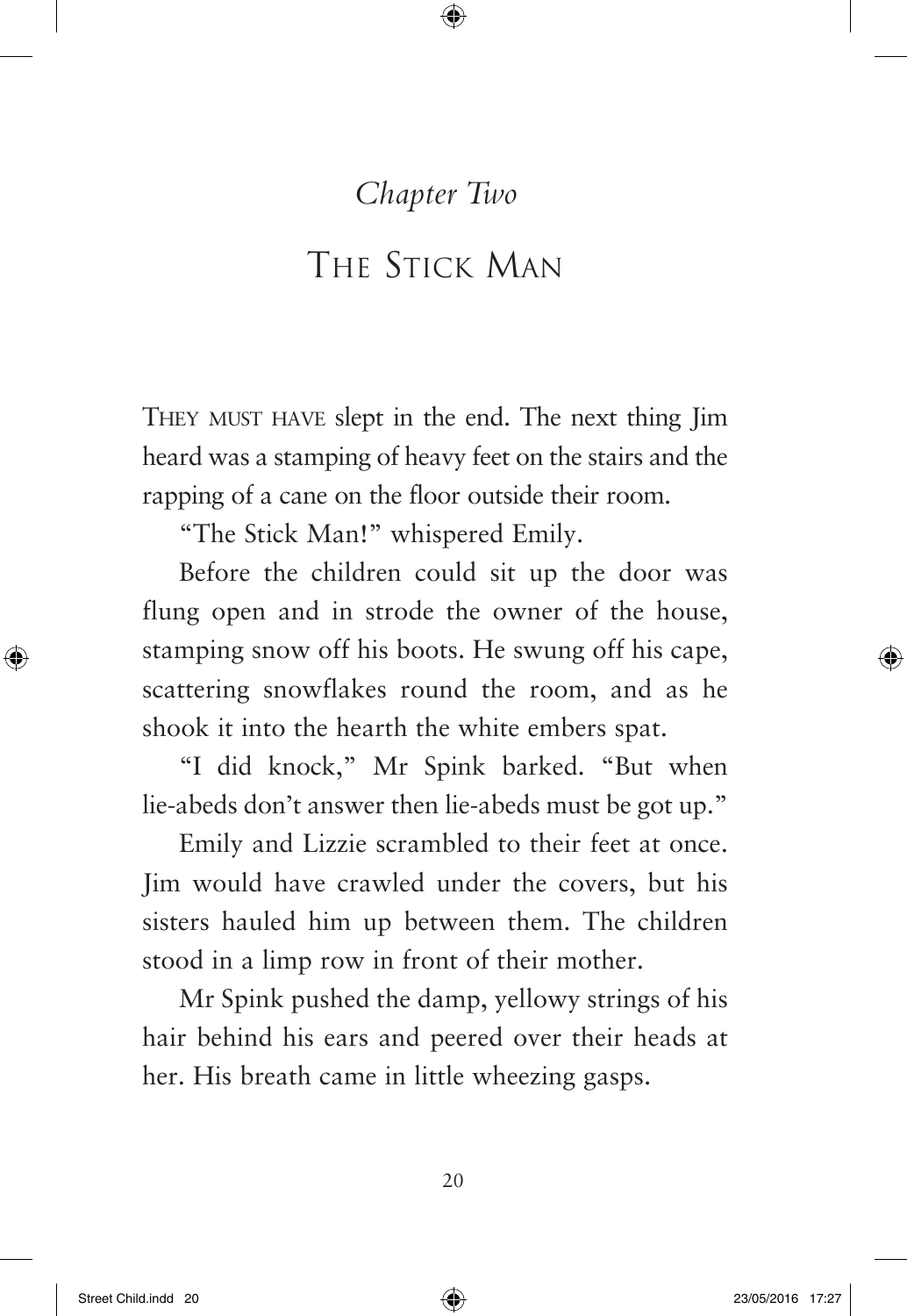"Is she dead?"

"No, sir, she ain't dead," said Emily, fright catching at her throat.

"Sick, then?"

"No, sir, she ain't sick, neither," Emily said.

Jim looked at her in surprise. It seemed to him that his mother was very sick, and had been for days.

"Then if she ain't dead nor sick what's she doing down there? Lying under the covers like a grand lady with nothing to do! Hiding is she? Counting all her money?" Mr Spink pushed the children out of the way and lifted up the rag-pile with his cane.

The children's mother had her eyes closed, though the lids fluttered slightly. In the daylight Jim could see how pale she was. He felt for Lizzie's hand.

"Leave her, sir. She's tired out, she's been working that hard," Emily said. "She'll be off out to work again soon."

Jim could tell by the way her voice shook how afraid she was, and how brave she was to talk back to Mr Spink like that.

"Well, if she's been working, she can pay her rent, and we'll all be happy. Up you get, woman!" With the silver tip of his stick he lifted

21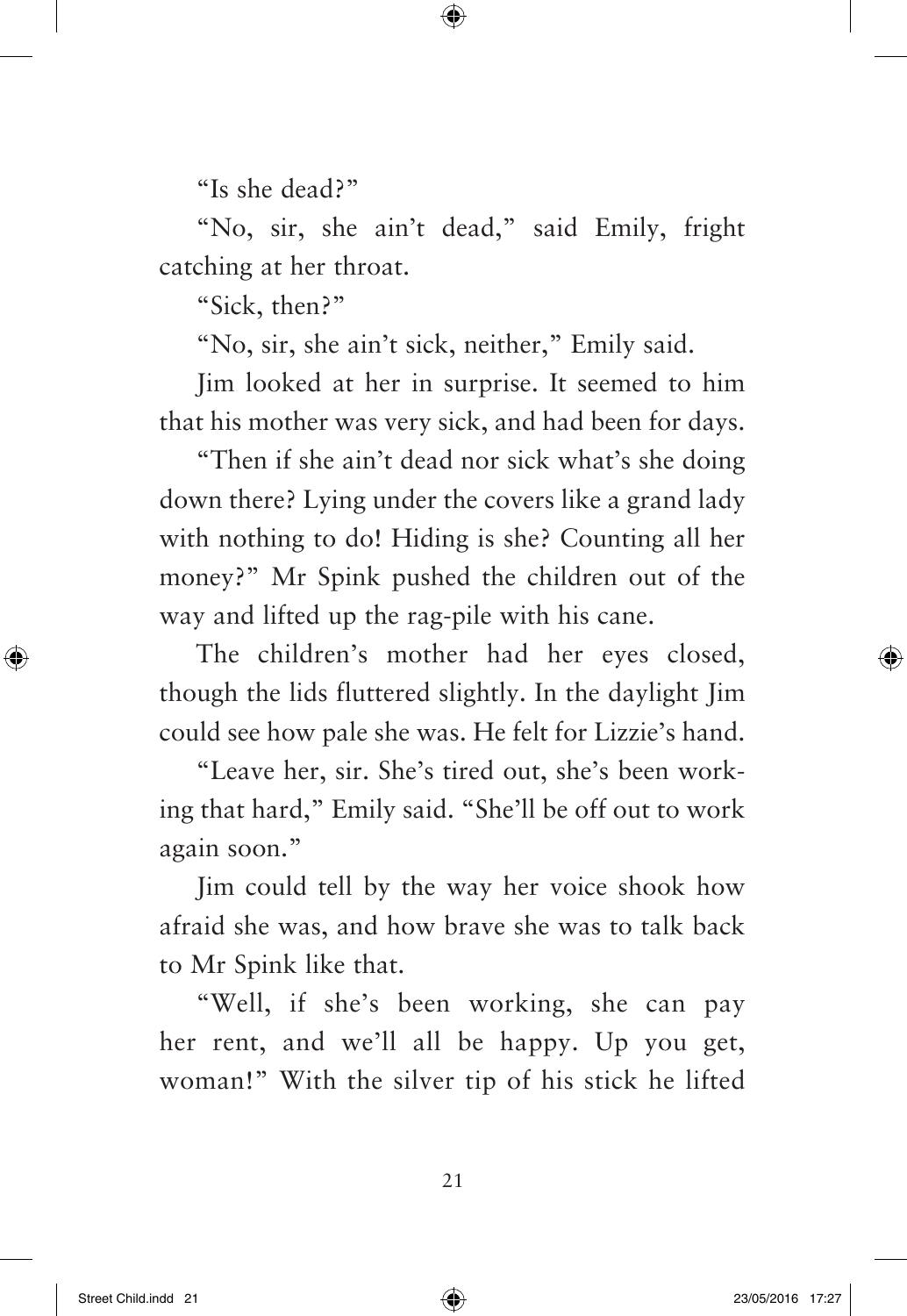the rags clean away from her.

Lizzie knelt down and helped her mother to sit up.

"Where's your money, Mrs Jarvis?" Mr Spink thrust his cane under his arm and stood with his hands in his pockets, jingling the loose coins there like little bells, as if they made sweet music to his ears. He saw the purse bag on the floor and peered down at it. He leaned down towards Jim, who backed away from his wheezy breath.

"I'm an old man, and I don't bend. Pick up that purse for me, sonny."

Jim bent down and picked it up. He held it out at arm's length for Mr Spink to take, but the man rolled his eyes at him.

"Is it empty, sonny? Empty?" He said, as if he couldn't believe it. He saw the pie cloth in the hearth, with the crumbs of pastry that the children had left, and the stain of gravy on it. He started back as if the sight of it amazed him and glared round at them all.

"Did you eat pie last night?"

The girls were silent.

"Did you, sonny?"

"Yes," Jim whispered.

"Was it a lovely meat pie, all hot and full of gravy?"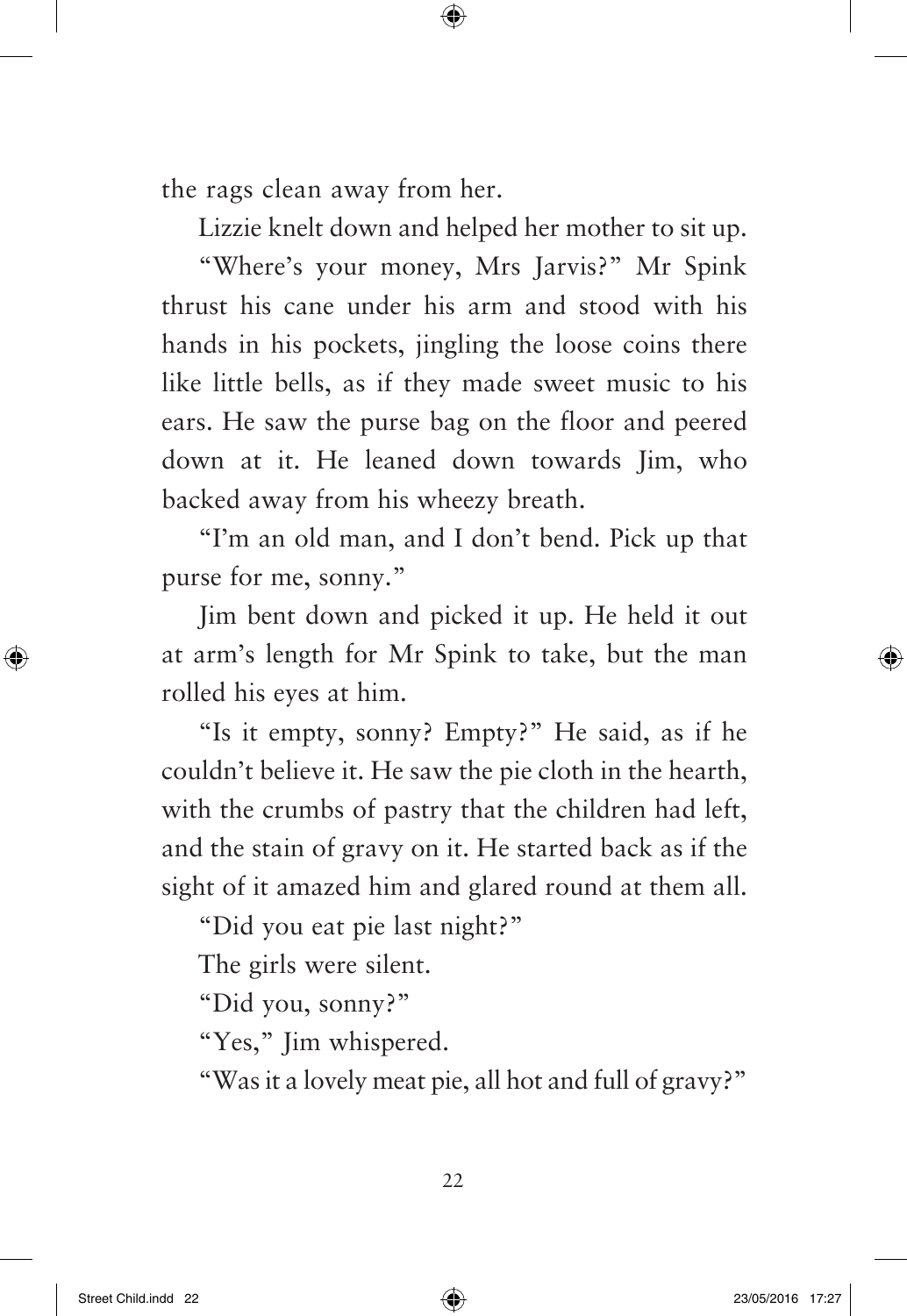"I don't know." Jim's throat was as tight as if he still had a piece of pastry stuck there, refusing to be swallowed. He looked at Emily, who had her lips set in a firm line, and at Lizzie, who was sitting now with her head bent so her hair dangled across her face, hiding it. He looked at his mother, white and quiet.

"I bought it," he burst out. "It was Ma's last shilling, but I bought the pie."

He heard Emily give out a little sigh beside him. Mr Spink nodded.

"No money." He nodded again, and for a moment Jim thought he'd done the right thing to tell him that the pie had cost him Ma's last shilling. Mr Spink put out his sweaty hand and took the purse from Jim. He pushed his fingers into it as though it was a glove puppet, and then he dropped it on the floor and jabbed at it with his stick. He took out his silk handkerchief and flapped it open, wiped his hair and his face with it and then had a good blow.

"Oh dear," he said. He blew his nose long and hard. Jim stole a glance at Emily, but she wouldn't look at him. "No money, no rent." Mr Spink blew his nose again. "No rent, no room, Mrs Jarvis."

"We've nowhere else to go," said Jim's mother,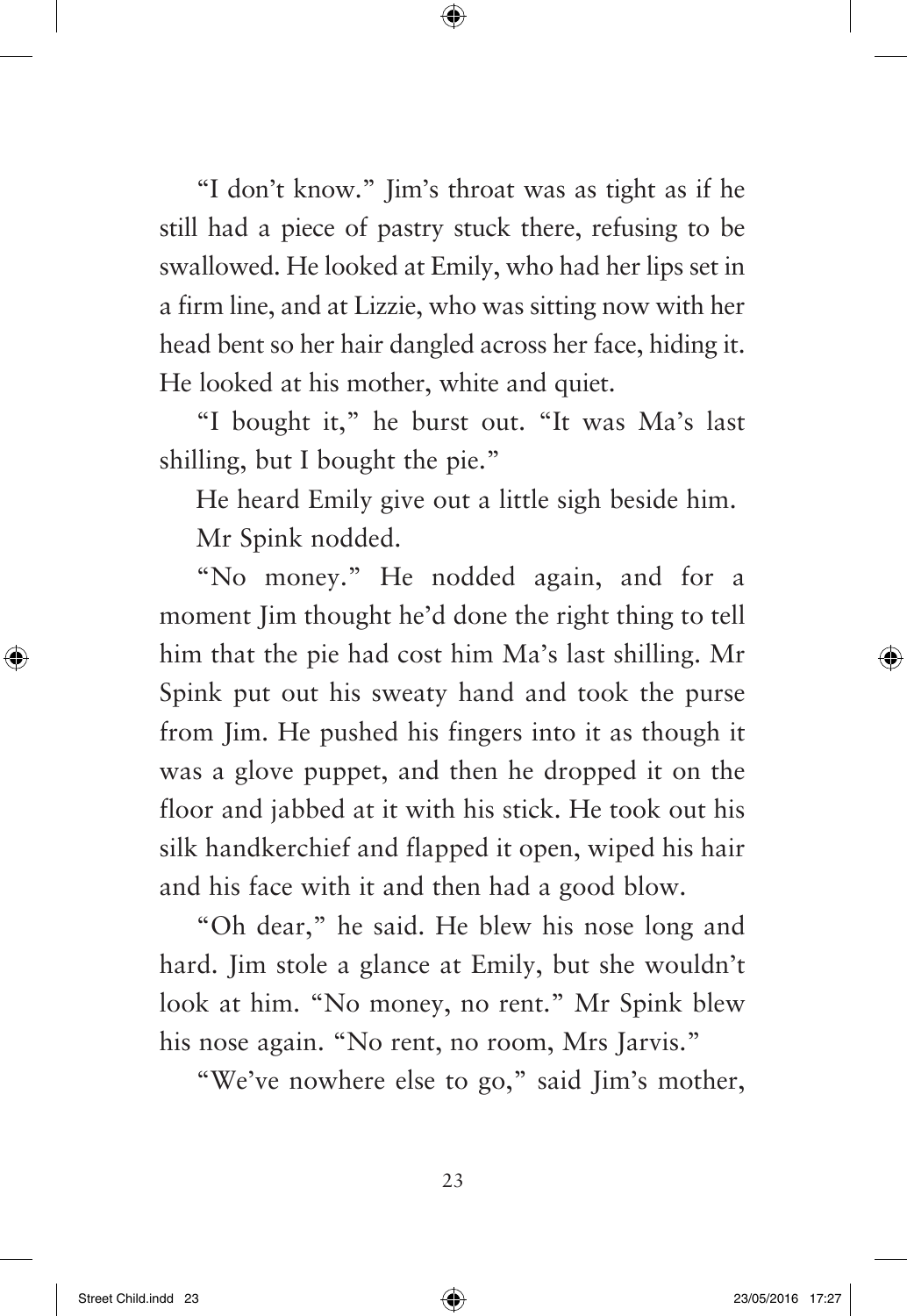so quietly that Mr Spink had to stop blowing his nose and bend towards her to listen.

"Ma," said Jim. "Couldn't we go back to the cottage? I liked it better there."

Mr Spink gave a shout of laughter, and for a moment again Jim thought he'd said the right thing.

"Your cottage! When you came crawling to me twelve months ago you was glad of this place, make no mistake about it. But if you like a cottage better, find yourself a father, and let him pay for one. Can you do that?"

Jim shook his head. He swallowed hard. His throat filled up again.

"We're quite happy here," Jim's mother said. "Give us a little longer, and we'll pay our rent. The girls can help me."

Mr Spink flapped his handkerchief again and stuffed it in his pocket.

"I've made up my mind, Mrs Jarvis. I've a family wants to move in here tonight. There's eight of them – don't they deserve a home, now? And what's more – they can pay me for it!"

He swung his steaming cape back over his shoulders and strode out of the room, and they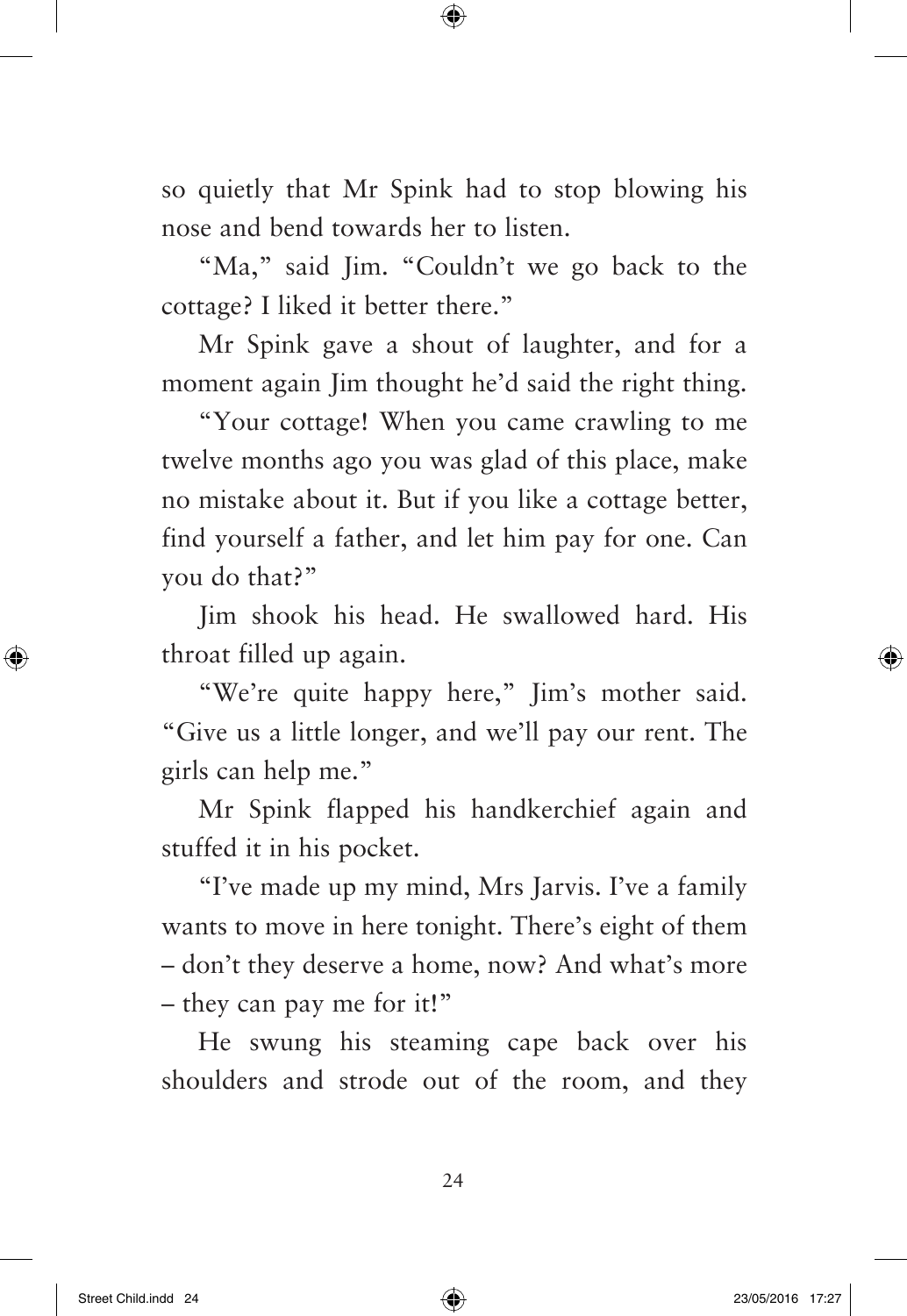listened in silence to the sound of his cane, tap-taptapping on the floor outside the next room. Jim watched with a cold dread as his sisters moved slowly round the room, gathering up their belongings. They had no furniture, though they had seemed to have plenty when they piled it high on the cart the day they left their cottage. But it had all been sold, piece by piece, and what hadn't been good enough to sell had been broken up and used as firewood.

"Get your horse, Jim," Emily said, indicating the wooden horse that Jim's father had carved for him two Christmases ago. "And Lizzie's boots. You might as well have them. They're too small for Lizzie now"

He picked them up. The boots were too big for him to wear yet, but he folded his arms over them and stuck the wooden horse between them. The children stood by the doorway clutching their bundles, while Mrs Jarvis tied her bonnet and fastened her shawl round herself. She moved slowly and quietly, as if all her thoughts were wrapped up deep inside her and she was afraid of breaking them. At last she was ready. She looked round the bare room. The snow had stopped, and sunlight came watery through the window.